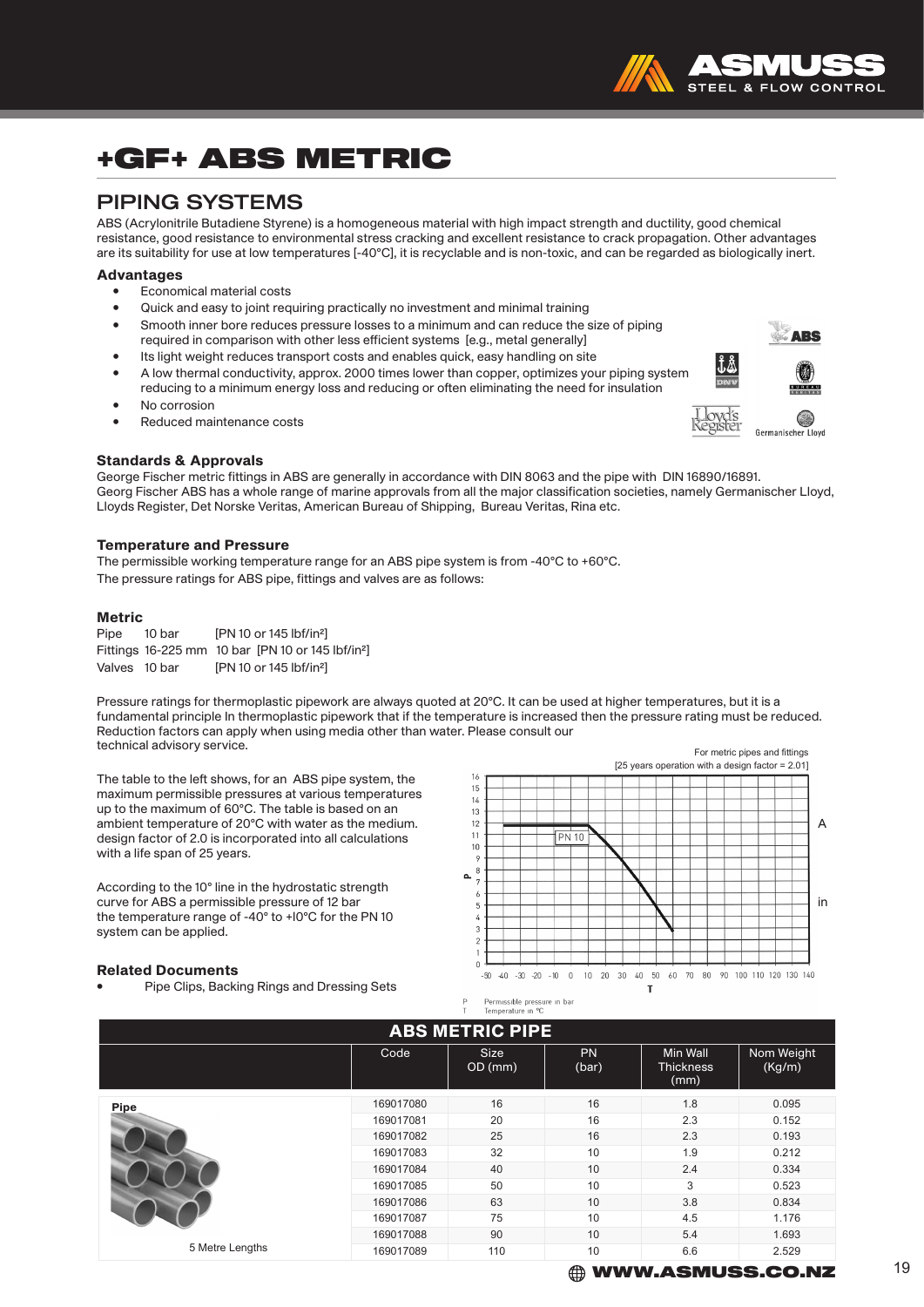## +GF+ ABS METRIC

### PIPING SYSTEMS

| <b>ABS METRIC FITTINGS</b> |                        |                 |             |                      |                        |                |             |  |  |
|----------------------------|------------------------|-----------------|-------------|----------------------|------------------------|----------------|-------------|--|--|
|                            | Code                   | OD (mm)         | PN<br>(bar) |                      | Code                   | OD (mm)        | PN<br>(bar) |  |  |
| Bend 90°                   | 729000106              | 20              | 16          | Tee 90°              | 729200105              | 16             | 16          |  |  |
|                            | 729000107              | 25              | 16          |                      | 729200106              | 20             | 16          |  |  |
|                            | 729000108              | 32              | 10          |                      | 729200107              | 25             | 16          |  |  |
|                            | 729000109              | 40              | 10          |                      | 729200108              | 32             | 10          |  |  |
|                            | 729000110              | 50              | 10          |                      | 729200109              | 40             | 10          |  |  |
|                            | 729000111              | 63              | 10          |                      | 729200110              | 50             | 10          |  |  |
|                            | 729000112              | 75              | 10          |                      | 729200111              | 63             | 10          |  |  |
|                            | 729000113              | 90              | 10          |                      | 729200112              | 75             | 10          |  |  |
|                            | 729000114              | 110             | 10          |                      | 729200113              | 90             | 10          |  |  |
| Elbow 90°                  | 729100105              | 16              | 16          |                      | 729200114              | 110            | 10          |  |  |
|                            | 729100106              | 20              | 16          |                      |                        |                |             |  |  |
|                            | 729100107              | 25              | 16          |                      |                        |                |             |  |  |
|                            | 729100108              | 32              | 10          | <b>Reducing Tee</b>  | 729200134              | 25x20          | 16          |  |  |
|                            | 729100109              | 40              | 10          |                      | 729200138              | 32x25          | 10          |  |  |
|                            | 729100110              | 50              | 10          |                      | 729200151              | 40x25          | 10          |  |  |
|                            | 729100111              | 63              | 10          |                      | 729200147              | 40x32          | 10          |  |  |
|                            | 729100112              | 75              | 10          |                      | 729200164              | 50x32          | 10          |  |  |
|                            | 729100113              | 90              | 10          |                      | 729200178              | 63x32          | 10          |  |  |
|                            | 729100114              | 110             | 10          |                      | 729200170              | 63x50          | 10          |  |  |
| Elbow 45°                  | 729150106              | 20              | 16          |                      | 729200182              | 75x40          | 10          |  |  |
|                            | 729150107              | 25              | 16          |                      | 729200143              | 90x32          | 10          |  |  |
|                            | 729150108              | 32              | 16          |                      | 729200146              | 90x63          | 10          |  |  |
|                            | 729150109              | 40              | 10          |                      | 729200144              | 110x32         | 10          |  |  |
|                            | 729150110              | 50              | 10          |                      | 729200136              | 110x50         | 10          |  |  |
|                            | 729150111              | 63              | 10          |                      |                        |                |             |  |  |
|                            | 729150112              | 75              | 10          |                      |                        |                |             |  |  |
|                            | 729150113              | 90              | 10          |                      | 729250106              | 20             | 10          |  |  |
|                            | 729150114              | 110             | 10          | Tee 45°              | 729250107              | 25             | 10          |  |  |
| <b>Socket</b>              | 729910105              | 16              | 16          |                      | 729250108              | 32             | 10          |  |  |
|                            | 729910106              | 20              | 16          |                      | 729250109              | 40             | 10          |  |  |
|                            | 729910107              | 25              | 16          |                      | 729250110              | 50             | 10          |  |  |
|                            | 729910108              | 32              | 10          |                      | 729250111              | 63             | 10          |  |  |
|                            | 729910109              | 40              | 10          |                      | 729250112              | 75             | 6           |  |  |
|                            | 729910110              | 50              | 10          |                      | 729250113              | 90             | 6           |  |  |
|                            | 729910111              | 63              | 10          |                      | 729250114              | 110            | 6           |  |  |
|                            | 729910112<br>729910113 | 75<br>90        | 10<br>10    |                      |                        |                |             |  |  |
|                            | 729910114              | 110             | 10          |                      |                        |                |             |  |  |
| Cap                        | 729960105              | 16              | 16          |                      |                        |                |             |  |  |
|                            | 729960106              | 20              | 16          | <b>Reducing Bush</b> | 729900334<br>729900337 | 20x16<br>25x20 | 16          |  |  |
|                            | 729960107              | 25              | 16          |                      |                        |                | 16          |  |  |
|                            | 729960108              | 32              | 10          |                      | 729900342<br>729900341 | 32x20<br>32x25 | 10<br>10    |  |  |
|                            | 729960109              | 40              | $10$        |                      | 729900348              | 40x20          | $10$        |  |  |
|                            | 729960110              | 50              | 10          |                      | 729900347              | 40x25          | 10          |  |  |
|                            | 729960111              | 63              | 10          |                      | 729900346              | 40x32          | 10          |  |  |
|                            | 729960112              | 75              | 10          |                      | 729900355              | 50x20          | $10$        |  |  |
|                            | 729960113              | 90              | 10          |                      | 729900354              | 50x25          | 10          |  |  |
|                            | 729960114              | 110             | 10          |                      | 729900353              | 50x32          | 10          |  |  |
| <b>Adaptor</b>             | 729911505              | $\frac{3}{8}$ " | 10          |                      | 729900352              | 50x40          | $10$        |  |  |
| <b>Barrel Nipple</b>       | 729911506              | $\frac{1}{2}$   | 10          |                      | 729900360              | 63x32          | 10          |  |  |
|                            | 729911507              | $\frac{3}{4}$   | 10          |                      | 729900359              | 63x40          | 10          |  |  |
|                            | 729911508              | 1"              | 10          |                      | 729900358              | 63x50          | 10          |  |  |
|                            | 729911509              | $1\frac{1}{4}$  | 10          |                      | 729900365              | 75x50          | $10$        |  |  |
|                            | 729911510              | $1\frac{1}{2}$  | 10          |                      | 729900364              | 75x63          | 10          |  |  |
|                            | 729911511              | $2"$            | 10          |                      | 729900372              | 90x50          | 10          |  |  |
|                            | 729911513              | 3"              | 10          |                      | 729900371              | 90x63          | 10          |  |  |
|                            | 729911515              | 4"              | 10          |                      | 729900370              | 90x75          | 10          |  |  |
|                            |                        |                 |             |                      | 729900378              | 110x63         | 10          |  |  |
|                            |                        |                 |             |                      | 729900376              | 110x90         | $10$        |  |  |